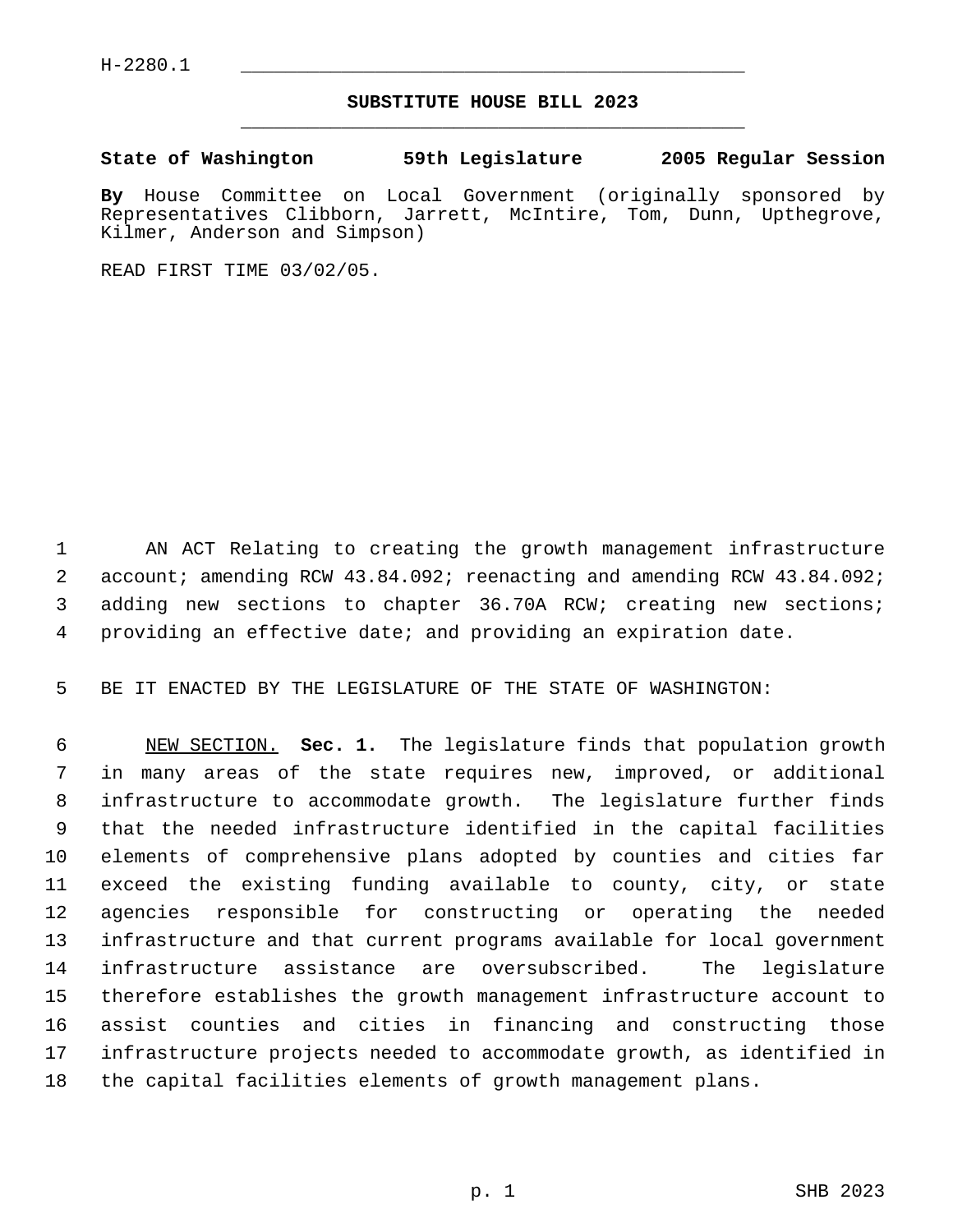NEW SECTION. **Sec. 2.** A new section is added to chapter 36.70A RCW to read as follows:

 For the purposes of this section and sections 3 and 4 of this act, the following definitions apply:

 (1) "Basic service" means that level of service necessary to meet only the minimum level of service sufficient to accommodate growth, specifically:

 (a) For bridge and road projects, a level of service category "c" on a scale of "a" to "f";

 (b) For domestic water projects, a level of service necessary to meet the minimum standards for water systems as set by the department of health;

 (c) For sanitary sewer, storm water, and solid waste/recycling projects, a level of service necessary to meet the minimum standards as established by the department of ecology or the department of health. If no such standards exist, the board shall establish such standards; and

 (d) In no case will project landscaping be considered a minimum level of service.

(2) "Board" means the public works board created in RCW 43.155.030.

(3) "Financial assistance" means loans or loan guarantees.

 (4) "General purpose local government" means counties, cities, and towns.

 (5) "Growth infrastructure projects" means the costs of acquisition, construction, reconstruction, rehabilitation, and improvement of those bridges, roads, and domestic water, sanitary sewer, storm sewer, and solid waste/recycling projects necessary to meet the requirements of this chapter.

 (6) "Special purpose local government" means all local governments as defined in RCW 43.155.020, except counties, cities, and towns.

 NEW SECTION. **Sec. 3.** A new section is added to chapter 36.70A RCW to read as follows:

 (1) The growth management infrastructure account is created in the state treasury. Moneys may be placed in the account from the proceeds of bonds when authorized by the legislature or from any other lawful source. The board shall use appropriated moneys from the account to provide financial assistance to qualifying local governments for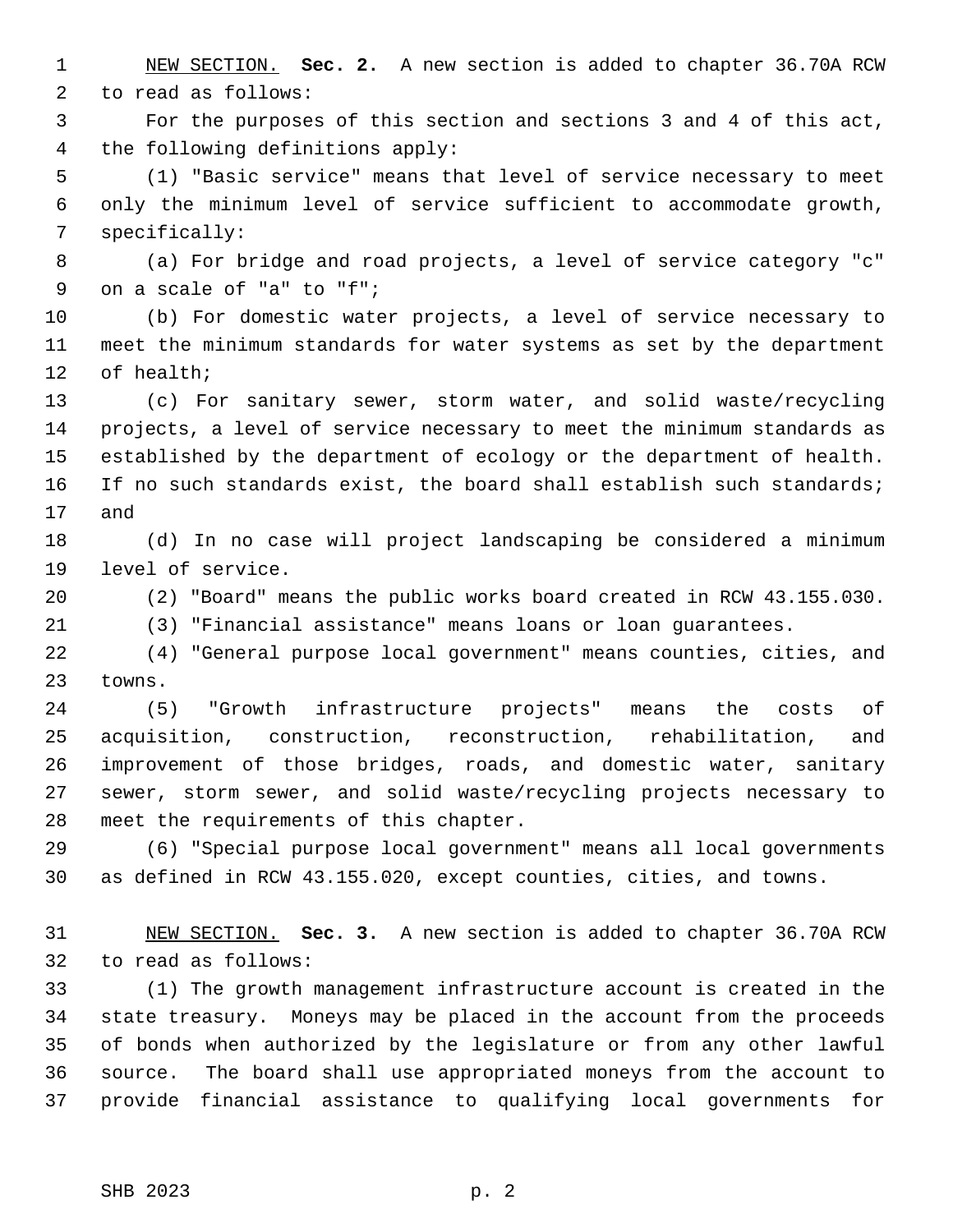capital costs directly related to providing basic service for growth infrastructure projects necessary to accommodate residential, commercial, and industrial growth. Funds necessary to support the board's cost in administering sections 2 through 5 of this act shall be appropriated from the account.

 (2) The board, established in chapter 43.155 RCW, shall manage appropriated funds from the account. The board shall have all responsibilities granted to it under RCW 43.155.040, 43.155.080, and 43.155.090 in carrying out the purposes of this section.

 (3) Existing debt or financial obligations of local governments shall not be refinanced under this chapter unless refinancing existing debt or financial obligations will enable the use of other funds, in like amounts, for growth infrastructure projects. Each local government applicant shall provide documentation of attempts to secure additional local or other sources of funding for projects for which financial assistance is sought under this chapter.

 NEW SECTION. **Sec. 4.** A new section is added to chapter 36.70A RCW to read as follows:

 To qualify for financial assistance local governments must meet the following standards:

(1) For general purpose local governments:

(a) Be in compliance with the provisions of this chapter;

 (b) Demonstrate that the growth infrastructure project is necessary to attract or accommodate the planned population and employment growth; (c) Demonstrate that the comprehensive land use plan, the zoning designations, the development regulations, and the capital facilities plan are sufficient to accommodate projected growth; and

 (d) Other criteria, including a commitment to maintain the growth related infrastructure, that the board deems necessary to carry out the purposes of this chapter.

(2) For special purpose local governments:

 (a) Demonstrate that the local government has a capital facilities plan meeting standards established by the board;

 (b) Demonstrate that the growth infrastructure project is necessary to attract or accommodate the planned population and employment growth;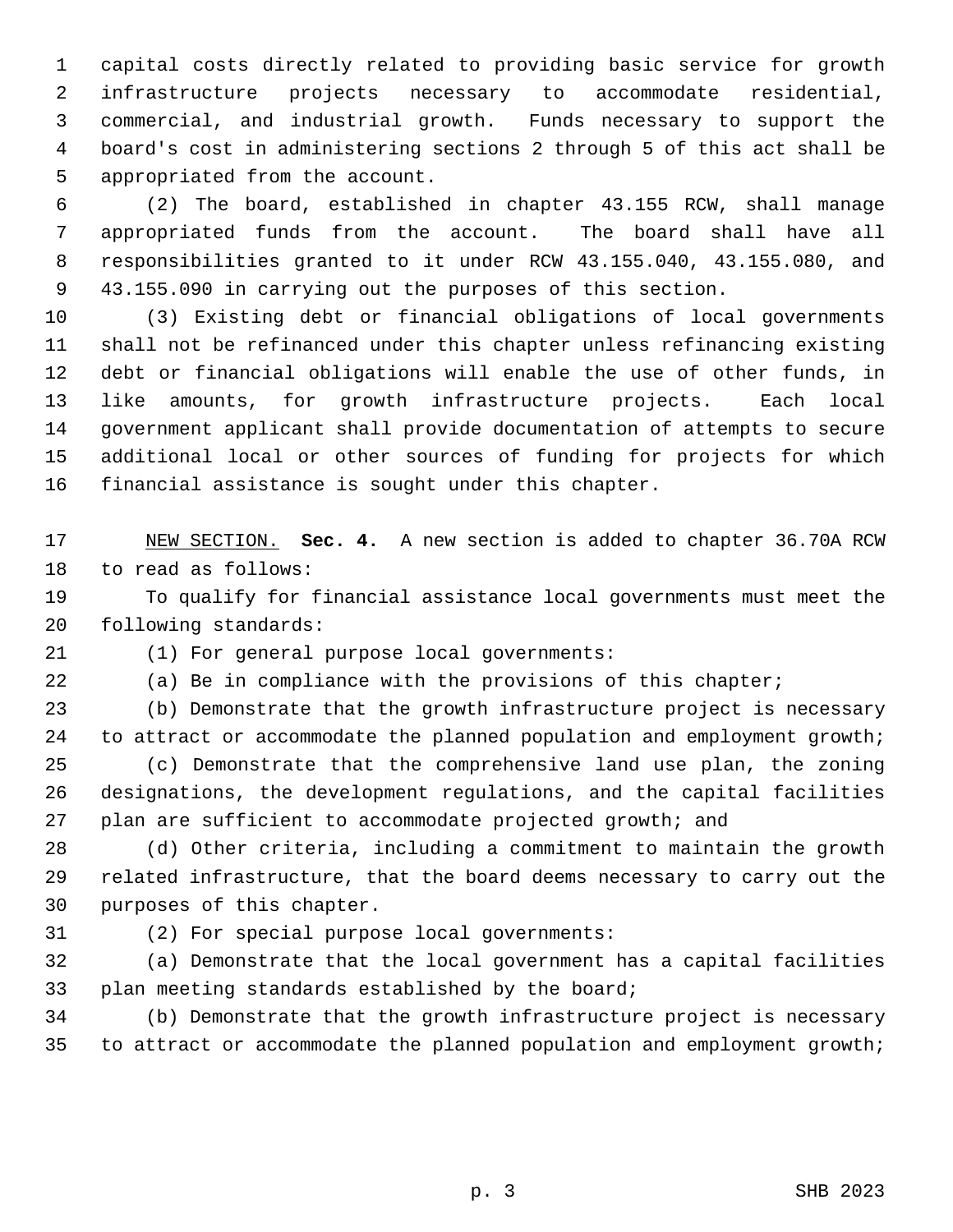(c) Demonstrate that the capital facilities plan is compatible with the comprehensive land use plan, zoning designations, and the development regulations of the overlying general purpose local government or governments; and

 (d) Other criteria, including a commitment to maintain the growth related infrastructure, that the board deems necessary to carry out the purposes of section 3 of this act and this section.

 NEW SECTION. **Sec. 5.** Nothing in sections 3 and 4 of this act precludes the local government from using local funds in combination with financial assistance provided under sections 3 and 4 of this act to construct a project in excess of the minimum level financed under this act.

 **Sec. 6.** RCW 43.84.092 and 2003 c 361 s 602, 2003 c 324 s 1, 2003 c 150 s 2, and 2003 c 48 s 2 are each reenacted and amended to read as follows:

 (1) All earnings of investments of surplus balances in the state treasury shall be deposited to the treasury income account, which account is hereby established in the state treasury.

 (2) The treasury income account shall be utilized to pay or receive funds associated with federal programs as required by the federal cash management improvement act of 1990. The treasury income account is subject in all respects to chapter 43.88 RCW, but no appropriation is required for refunds or allocations of interest earnings required by the cash management improvement act. Refunds of interest to the federal treasury required under the cash management improvement act fall under RCW 43.88.180 and shall not require appropriation. The office of financial management shall determine the amounts due to or from the federal government pursuant to the cash management improvement act. The office of financial management may direct transfers of funds between accounts as deemed necessary to implement the provisions of the cash management improvement act, and this subsection. Refunds or allocations shall occur prior to the distributions of earnings set forth in subsection (4) of this section.

 (3) Except for the provisions of RCW 43.84.160, the treasury income account may be utilized for the payment of purchased banking services on behalf of treasury funds including, but not limited to, depository,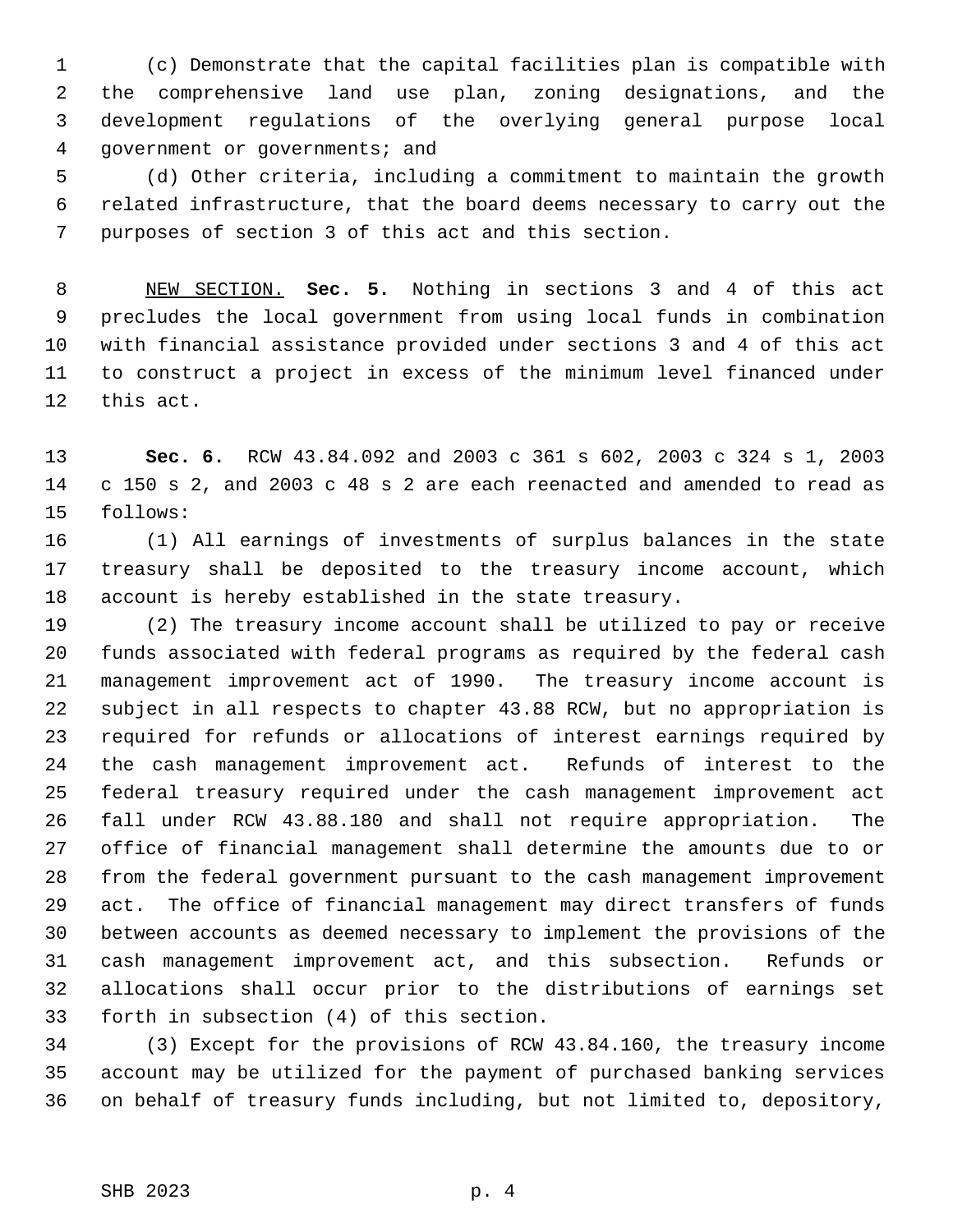safekeeping, and disbursement functions for the state treasury and affected state agencies. The treasury income account is subject in all respects to chapter 43.88 RCW, but no appropriation is required for payments to financial institutions. Payments shall occur prior to distribution of earnings set forth in subsection (4) of this section.

 (4) Monthly, the state treasurer shall distribute the earnings credited to the treasury income account. The state treasurer shall credit the general fund with all the earnings credited to the treasury income account except:

 (a) The following accounts and funds shall receive their proportionate share of earnings based upon each account's and fund's average daily balance for the period: The capitol building construction account, the Cedar River channel construction and operation account, the Central Washington University capital projects account, the charitable, educational, penal and reformatory institutions account, the common school construction fund, the county criminal justice assistance account, the county sales and use tax equalization account, the data processing building construction account, the deferred compensation administrative account, the deferred compensation principal account, the department of retirement systems expense account, the drinking water assistance account, the drinking water assistance administrative account, the drinking water assistance repayment account, the Eastern Washington University capital projects account, the education construction fund, the election account, the emergency reserve fund, The Evergreen State College capital projects 26 account, the federal forest revolving account, the growth management 27 infrastructure account, the health services account, the public health services account, the health system capacity account, the personal health services account, the state higher education construction account, the higher education construction account, the highway infrastructure account, the industrial insurance premium refund account, the judges' retirement account, the judicial retirement administrative account, the judicial retirement principal account, the local leasehold excise tax account, the local real estate excise tax account, the local sales and use tax account, the medical aid account, the mobile home park relocation fund, the multimodal transportation account, the municipal criminal justice assistance account, the municipal sales and use tax equalization account, the natural resources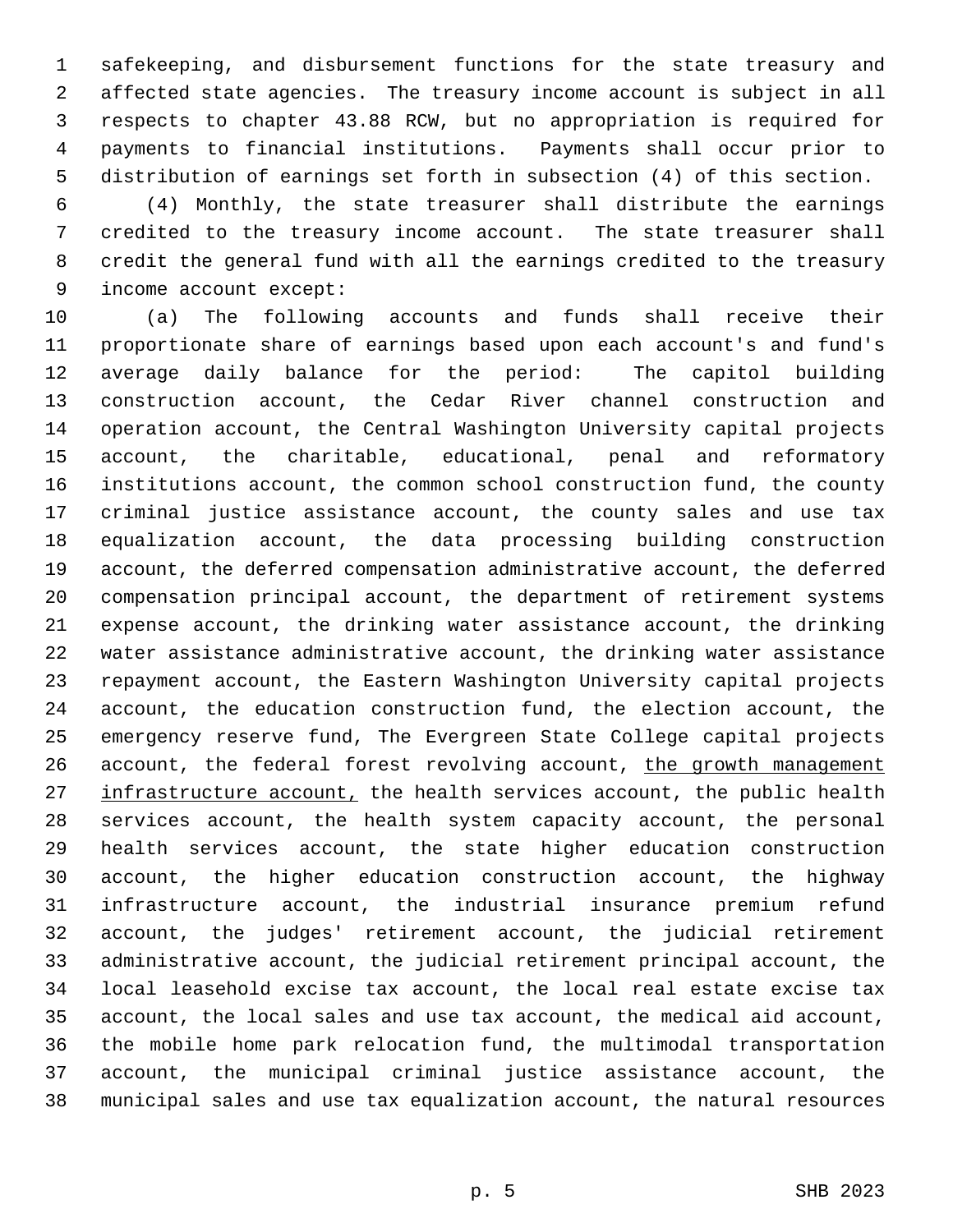deposit account, the oyster reserve land account, the perpetual surveillance and maintenance account, the public employees' retirement system plan 1 account, the public employees' retirement system combined plan 2 and plan 3 account, the public facilities construction loan revolving account beginning July 1, 2004, the public health supplemental account, the public works assistance account, the Puyallup tribal settlement account, the regional transportation investment district account, the resource management cost account, the site closure account, the special wildlife account, the state employees' insurance account, the state employees' insurance reserve account, the state investment board expense account, the state investment board commingled trust fund accounts, the supplemental pension account, the Tacoma Narrows toll bridge account, the teachers' retirement system plan 1 account, the teachers' retirement system combined plan 2 and plan 3 account, the tobacco prevention and control account, the tobacco settlement account, the transportation infrastructure account, the tuition recovery trust fund, the University of Washington bond retirement fund, the University of Washington building account, the volunteer fire fighters' and reserve officers' relief and pension principal fund, the volunteer fire fighters' and reserve officers' administrative fund, the Washington fruit express account, the Washington judicial retirement system account, the Washington law enforcement officers' and fire fighters' system plan 1 retirement account, the Washington law enforcement officers' and fire fighters' system plan 2 retirement account, the Washington school employees' retirement system combined plan 2 and 3 account, the Washington state health insurance pool account, the Washington state patrol retirement account, the Washington State University building account, the Washington State University bond retirement fund, the water pollution control revolving fund, and the Western Washington University capital projects account. Earnings derived from investing balances of the agricultural permanent fund, the normal school permanent fund, the permanent common school fund, the scientific permanent fund, and the state university permanent fund shall be allocated to their respective beneficiary accounts. All earnings to be distributed under this subsection (4)(a) shall first be reduced by the allocation to the state treasurer's service fund pursuant to RCW 43.08.190.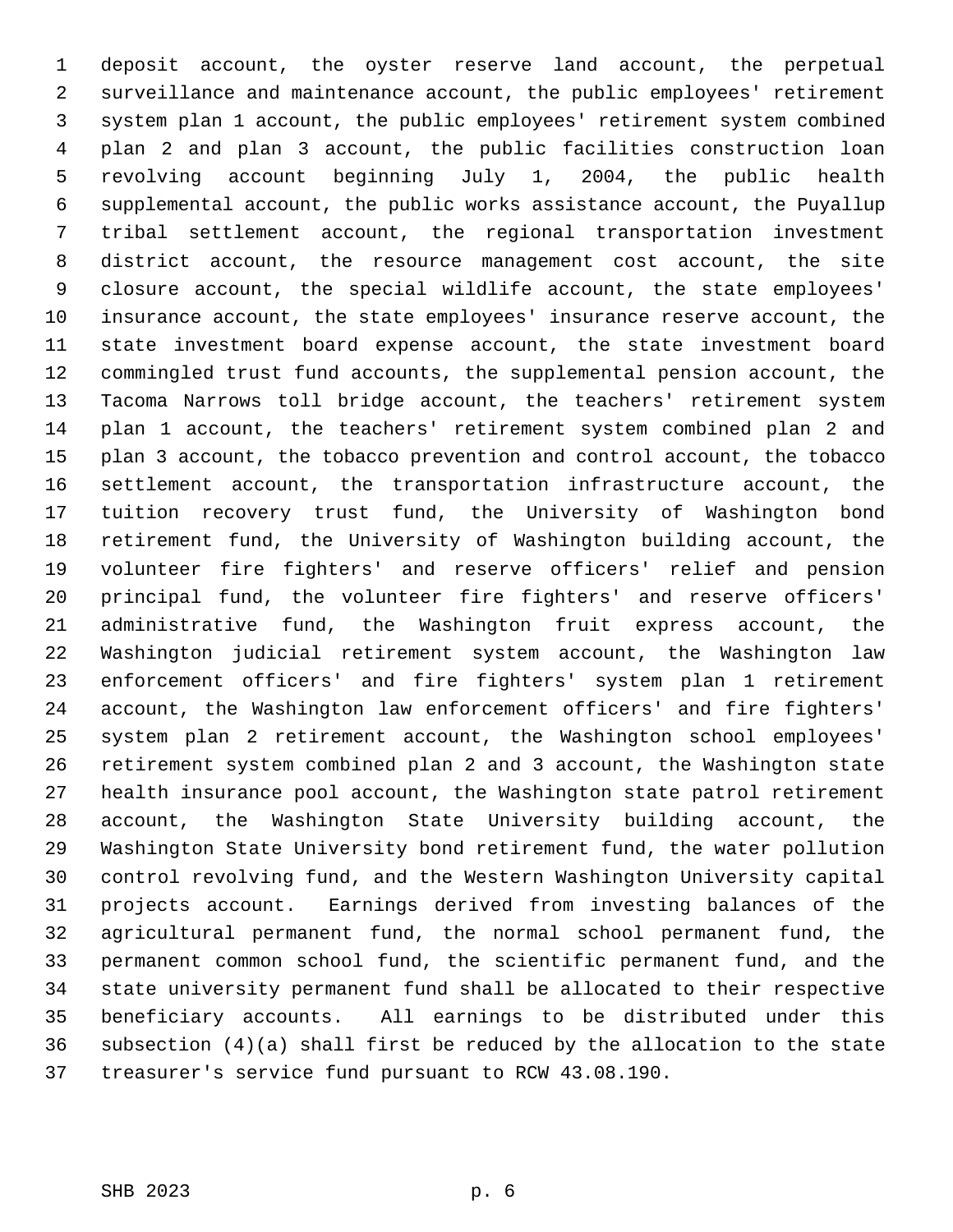(b) The following accounts and funds shall receive eighty percent of their proportionate share of earnings based upon each account's or fund's average daily balance for the period: The aeronautics account, the aircraft search and rescue account, the county arterial preservation account, the department of licensing services account, the essential rail assistance account, the ferry bond retirement fund, the grade crossing protective fund, the high capacity transportation account, the highway bond retirement fund, the highway safety account, the motor vehicle fund, the motorcycle safety education account, the pilotage account, the public transportation systems account, the Puget Sound capital construction account, the Puget Sound ferry operations account, the recreational vehicle account, the rural arterial trust account, the safety and education account, the special category C account, the state patrol highway account, the transportation 2003 account (nickel account), the transportation equipment fund, the transportation fund, the transportation improvement account, the transportation improvement board bond retirement account, and the urban arterial trust account.

 (5) In conformance with Article II, section 37 of the state Constitution, no treasury accounts or funds shall be allocated earnings without the specific affirmative directive of this section.

 **Sec. 7.** RCW 43.84.092 and 2004 c 242 s 60 are each amended to read as follows:

 (1) All earnings of investments of surplus balances in the state treasury shall be deposited to the treasury income account, which account is hereby established in the state treasury.

 (2) The treasury income account shall be utilized to pay or receive funds associated with federal programs as required by the federal cash management improvement act of 1990. The treasury income account is subject in all respects to chapter 43.88 RCW, but no appropriation is required for refunds or allocations of interest earnings required by the cash management improvement act. Refunds of interest to the federal treasury required under the cash management improvement act fall under RCW 43.88.180 and shall not require appropriation. The office of financial management shall determine the amounts due to or from the federal government pursuant to the cash management improvement act. The office of financial management may direct transfers of funds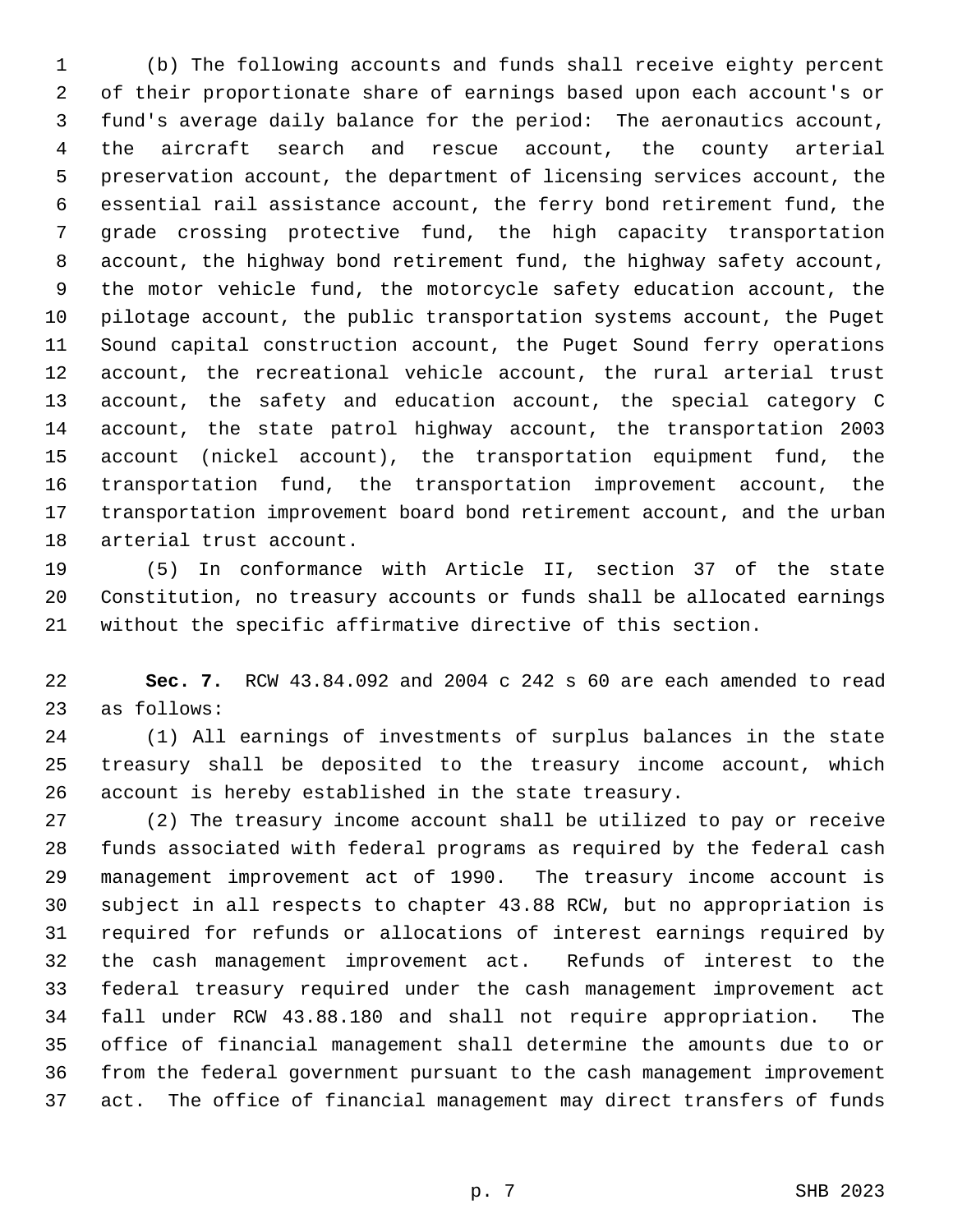between accounts as deemed necessary to implement the provisions of the cash management improvement act, and this subsection. Refunds or allocations shall occur prior to the distributions of earnings set forth in subsection (4) of this section.

 (3) Except for the provisions of RCW 43.84.160, the treasury income account may be utilized for the payment of purchased banking services on behalf of treasury funds including, but not limited to, depository, safekeeping, and disbursement functions for the state treasury and affected state agencies. The treasury income account is subject in all respects to chapter 43.88 RCW, but no appropriation is required for payments to financial institutions. Payments shall occur prior to distribution of earnings set forth in subsection (4) of this section.

 (4) Monthly, the state treasurer shall distribute the earnings credited to the treasury income account. The state treasurer shall credit the general fund with all the earnings credited to the treasury income account except:

 (a) The following accounts and funds shall receive their proportionate share of earnings based upon each account's and fund's average daily balance for the period: The capitol building construction account, the Cedar River channel construction and operation account, the Central Washington University capital projects account, the charitable, educational, penal and reformatory institutions account, the common school construction fund, the county criminal justice assistance account, the county sales and use tax equalization account, the data processing building construction account, the deferred compensation administrative account, the deferred compensation principal account, the department of retirement systems expense account, the drinking water assistance account, the drinking water assistance administrative account, the drinking water assistance repayment account, the Eastern Washington University capital projects account, the education construction fund, the election account, the emergency reserve fund, The Evergreen State College capital projects 33 account, the federal forest revolving account, the growth management 34 infrastructure account, the health services account, the public health services account, the health system capacity account, the personal health services account, the state higher education construction account, the higher education construction account, the highway infrastructure account, the industrial insurance premium refund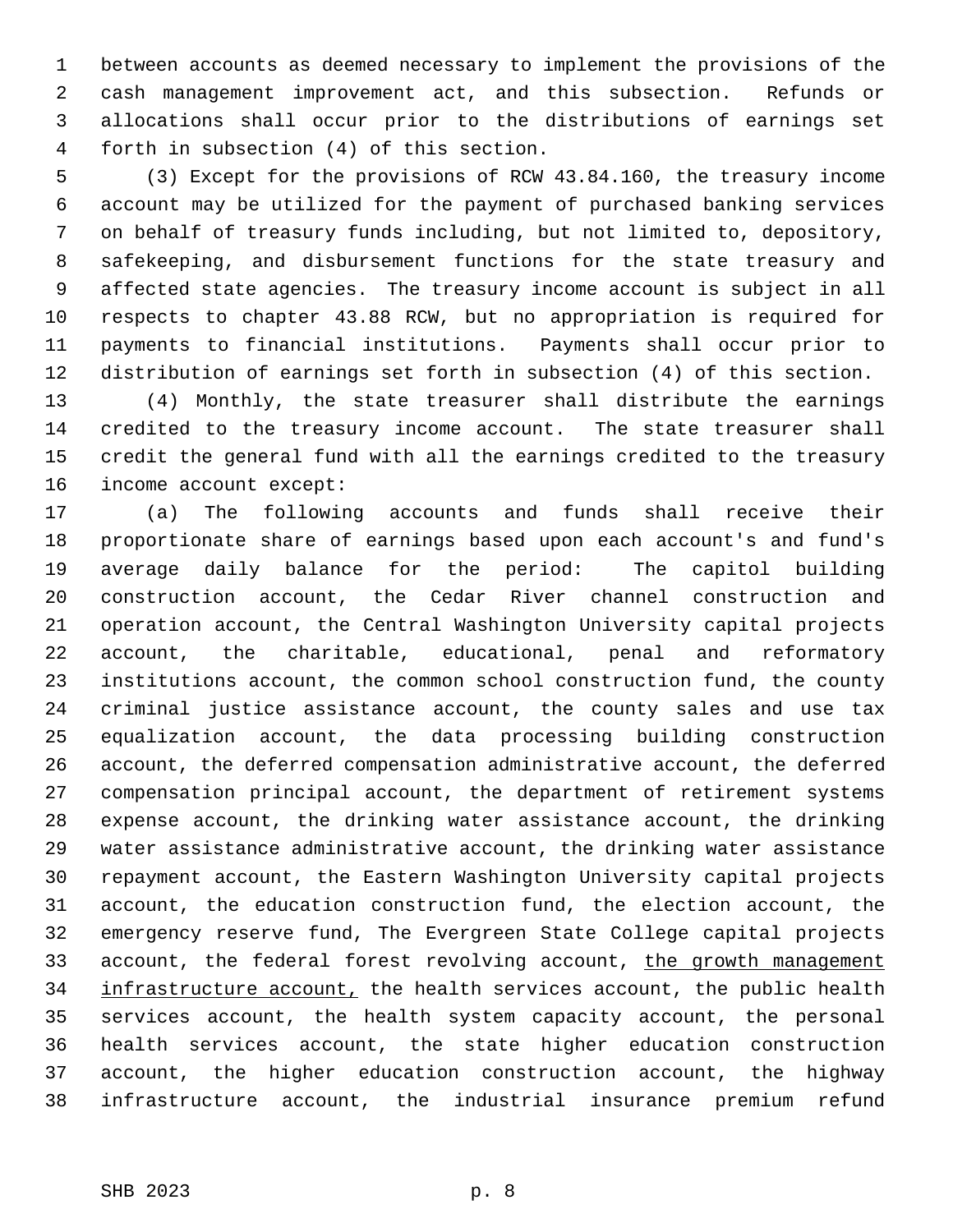account, the judges' retirement account, the judicial retirement administrative account, the judicial retirement principal account, the local leasehold excise tax account, the local real estate excise tax account, the local sales and use tax account, the medical aid account, the mobile home park relocation fund, the multimodal transportation account, the municipal criminal justice assistance account, the municipal sales and use tax equalization account, the natural resources deposit account, the oyster reserve land account, the perpetual surveillance and maintenance account, the public employees' retirement system plan 1 account, the public employees' retirement system combined plan 2 and plan 3 account, the public facilities construction loan revolving account beginning July 1, 2004, the public health supplemental account, the public works assistance account, the Puyallup tribal settlement account, the regional transportation investment district account, the resource management cost account, the site closure account, the special wildlife account, the state employees' insurance account, the state employees' insurance reserve account, the state investment board expense account, the state investment board commingled trust fund accounts, the supplemental pension account, the Tacoma Narrows toll bridge account, the teachers' retirement system plan 1 account, the teachers' retirement system combined plan 2 and plan 3 account, the tobacco prevention and control account, the tobacco settlement account, the transportation infrastructure account, the tuition recovery trust fund, the University of Washington bond retirement fund, the University of Washington building account, the volunteer fire fighters' and reserve officers' relief and pension principal fund, the volunteer fire fighters' and reserve officers' administrative fund, the Washington fruit express account, the Washington judicial retirement system account, the Washington law enforcement officers' and fire fighters' system plan 1 retirement account, the Washington law enforcement officers' and fire fighters' system plan 2 retirement account, the Washington public safety employees' plan 2 retirement account, the Washington school employees' retirement system combined plan 2 and 3 account, the Washington state health insurance pool account, the Washington state patrol retirement account, the Washington State University building account, the Washington State University bond retirement fund, the water pollution control revolving fund, and the Western Washington University capital